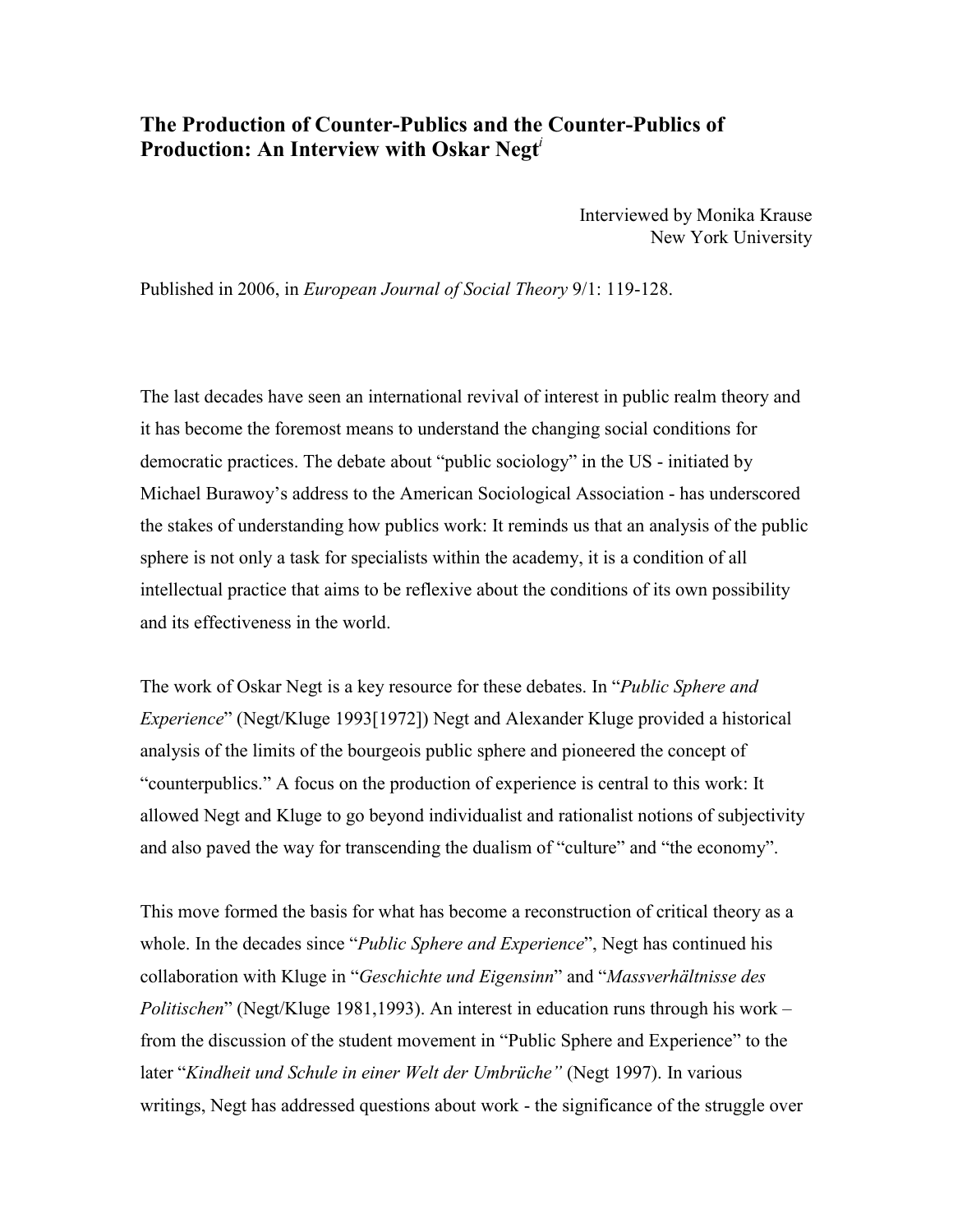labour-time, the relationship between dignity and work, and the role of the trade unions while always pushing us to go beyond economistic or otherwise narrow understandings of what work is (Negt 1984, 1989, 2001, 2004).

Negt's work has been underutilised among sociologists in the English-speaking academy. Most of his work following "*Public Sphere and Experience*" remains untranslated (but see Negt 1976, 1977, 1978). The politics of the cross-national translation of critical theory has meant that his work has almost exclusively been discussed by philosophers or theorists in literature or film departments in the English-speaking academy (Jameson 1988, Hansen 1993, Pavsek 1996).

This interview engages Negt critically on key concepts of his theory from a sociological perspective and invites him to discuss their contemporary applications.

MK Monika Krause ON Oskar Negt

MK "Public sociology" has become somewhat of a catch-phrase in the US and many scholars are discussing at the moment how sociologists can play a larger role in the public. In the way the term is often used, a danger seems to be to take the public itself for granted and equate "public sociology" with simply reaching out to a larger number of readers. Your work suggests that the public for sociology or any other form of intellectual production needs to be produced; you cannot just deliver to it.

ON Exactly. The public sphere is for us a process of production rather than an object that pre-exists and that you can then cater to with your own output. It is articulated in the process of intellectual practice, for example by a book. In the past years, I have produced more than fifty dialogues for TV on very specific sets of questions with Alexander Kluge and a practice like that produces its own public. And this public can then be broadened but it is not the case that this is simply a form of popularisation. The problem of translation cannot be reduced to writing more simply. Adorno was once asked by an American publisher to rewrite his "*Philosophy of New Music*" for an American audience.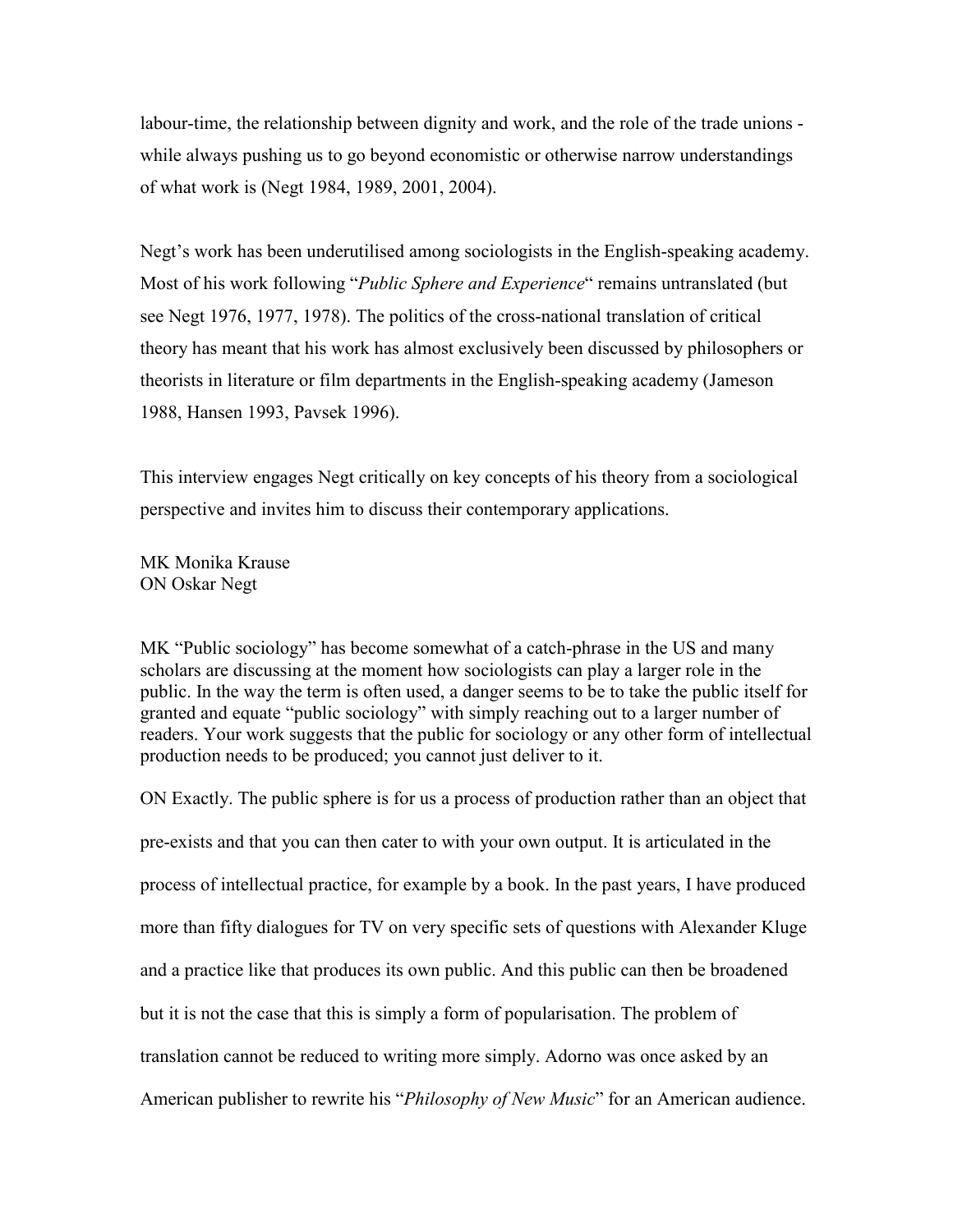The publisher said nobody would understand the text the way it is. Adorno of course refused to do this. I often find to my surprise that it is not simply a question of language, when books do not transcend a certain set of readers, that it is often also a question of content. My publisher has initially told that my long book on "*Labour and Human Dignity*<sup>" if</sup> would sell very slowly. It came as a total surprise to both of us that it sold very quickly; the first printing was sold out after four weeks and now it is nearing six to seven thousand copies. It means that not only the language matters. The relationship between labour and human dignity is so central today that many people labour through this long book. These problems of translation and education will be a central theme of the book I am working on right now, about political judgement. Political education and rhetoric are a central element of the work of translation.

It is key for such a form of public practice that one does not conceive too narrowly of the sites, where one speaks. I have again and again spoken at church congresses but also in front of trade unionists. At the moment the question of trade unions is central and so I have a lot of events with trade unionists.

MK In developing your notion of a counter public you draw on the experience of the labour movement in Germany. Can it be applied to other contexts and conflicts and if so with what precautions?

ON We understood the proletarian public sphere as a form of counter public, as something, which is in process, which denotes a process, not a state. In that sense, we are somewhat cautious with the construction of models of successful proletarian public spheres. We also talk in the book only of beginnings or departures. Proletarian public sphere does not only stand for the working class but for oppressed relationships, for things and interests, which are not expressed.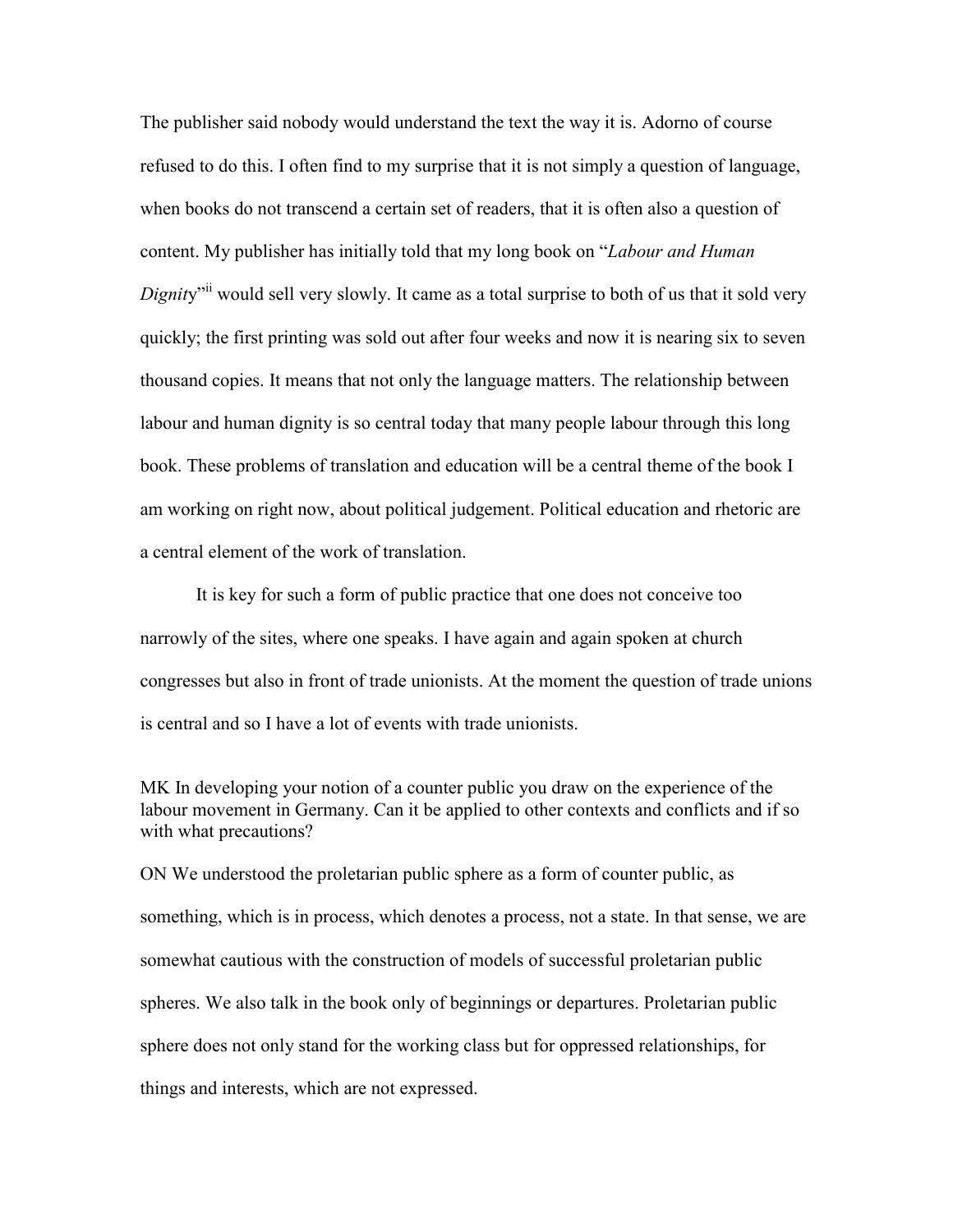When something like a counter-public emerges, it often also involves stalled processes. The wildcat strike of Opel workers this year in Bochum, for example, was watched with a lot of distrust on behalf of the official trade unions because they don't know where that is going. They never know where that is going if it is not planned. This is for us a beginning for a proletarian public sphere, a public from below. The masses won't let themselves be regulated anymore; they don't let themselves be told that they are not angry. Rather, they engage in fusions, they form connections. In that sense, counter public for us is a process of igniting solidarity among people who might otherwise have very different ideas, about the question of foreigners, for example. And in that sense counter public is always its own process of learning, which sometimes may even have deadly consequences when, for example, something that could be seized is endangered by spontaneous unrest. I would like to emphasize the process character. The bourgeois public sphere in contrast is something like a pre-given foil. So the newspapers, the media are in this case the pregiven screen, which filter these experiences and often do not render them.

MK In "*Public Sphere and Experience*" you criticise forms of political action, which are based on a reproduction of the world in abstract ideas and rooted in a division of mental and manual labour. What does this critique of abstraction imply for the role of theory? Doesn't critical theory necessarily also rely on abstractions? On what basis do we distinguish helpful and damaging abstractions?

ON When we speak of abstractions, we use it in a Hegelian sense of *abziehen*, the separation from processes of production of life. It can happen that certain real abstractions - thus not only mental abstractions but real abstractions - have a great influence on the impeding or blocking of such processes of the production of life, more rarely for the facilitation of such processes. For example, today, when the real flow of commodities is worth one dollar, then the flow in the world of finance is worth about 150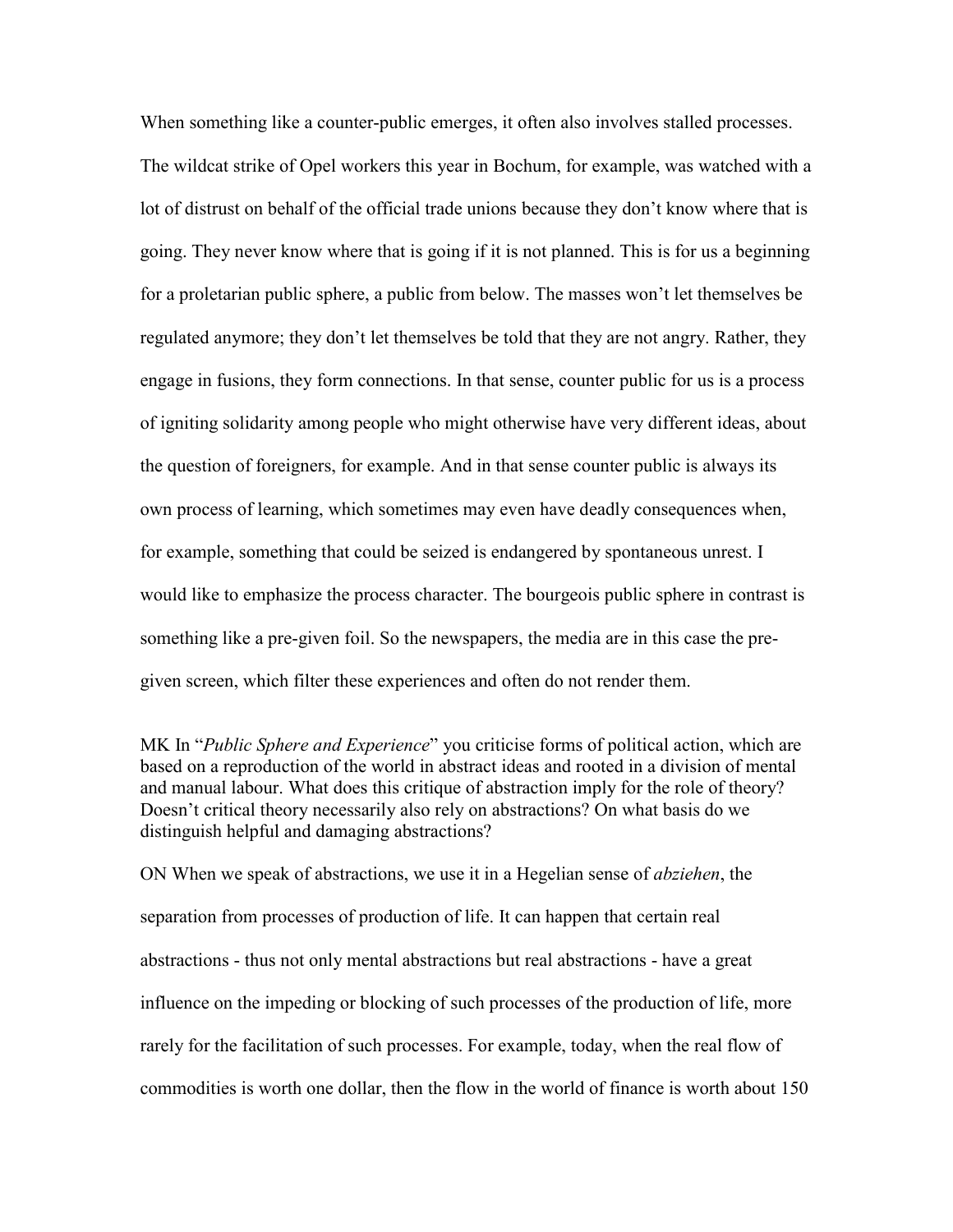dollars. A stock market crash in New York can destroy whole economies, as it happened in Argentina, when a change in the exchange rate suddenly ruined the whole Argentine economy. It is a very powerful real abstraction, which has nothing to do with the strength of the Argentinean economy. Thus a level of abstraction emerges, which has immense influence on what is happening at the societal basis. If we speak of intervention, we always mean to refer to the concreteness of conditions and that means establishing context, to reverse fragmentation, it thus means the opposite of abstractions.

 In a certain way, abstraction is also always associated with a more universal validity of concepts, categories, and historical achievements. For example, formulated in general, the idea that after the Enlightenment has come into being as an intellectual movement one should not make arguments that fall back behind it, is an abstraction. But when one says for Kant, Enlightenment is the exit of man from self-induced tutelage, then you have concretised a general principle in the freedom of movement of people--the freedom to transcend prejudices and previously held biases (Voreingenommenheiten). This is a useful abstraction.

We are not concretists, that is, people who only appeal to unmediated experiences. We remain committed to general theories and traditions of theory and argue with them. But we do not only conserve them as a form of cultural heritage but we work with them. Then sometimes such abstractions are useful.

#### MK What, then, is the role of theory?

ON The role of theory consists in the fact that only on this level something like a political context for interpretation (Zusammenhang) can be produced. This is also our critique of positivism, of factual man and of the science of facts. Husserl, the great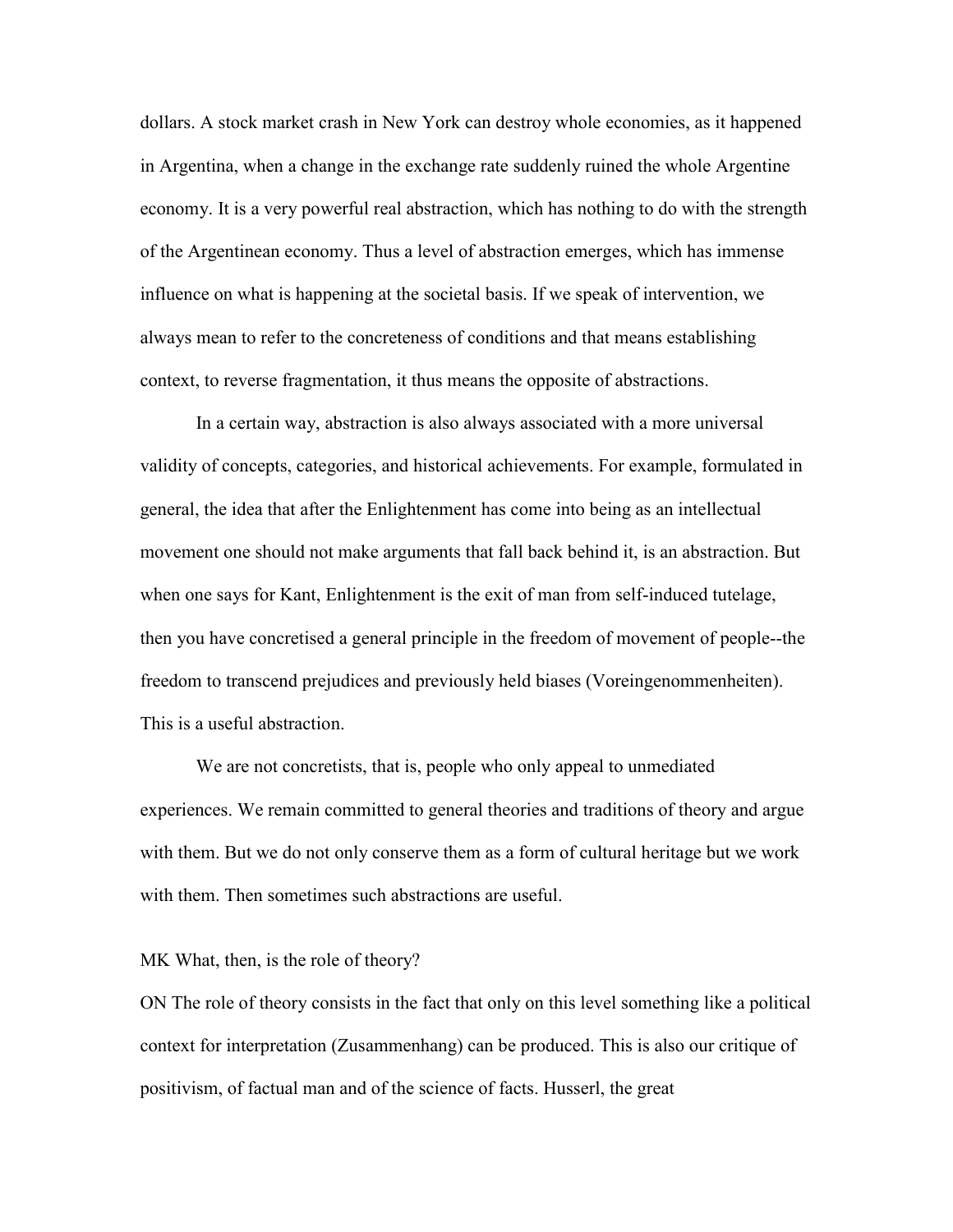phenomenologist, has once said that the science of facts only produces factual men and this science of facts always rests on juxtaposing isolated facts. Theory in our sense has the function to create contexts and relationships (Zusammenhang). Theory is the production of the political context for interpretation (Zusammenhang)

An important element of theory consists in the critique of the fragmented. And this is then in itself a process of production, of new contexts in what would otherwise be a rather fragmented in social reality.

MK Is experience a form of theory? What is its relationship to theory? ON As we conceptualise it, experience is a form of engagement of people with reality that goes beyond sensations or lived moments (Erlebnisse). It is already preserved and processed reality. In that sense it is a crucial element of the equipment and content of processes of theory.

Miriam Hansen has explained this well in her introduction to "*Public Sphere and Experience*": The English "experience" is narrower than "Erfahrung" in German because the German term refers also to the inner processes of a human being and also contains in that sense an element of self-experience. Only to the extent that this inner process of formation is possible, can one be able to open oneself up to objects.

In this sense, the idea of dialectical thinking continues to play an important role in my and in Alexander Kluge's work, i.e. the constellation of subject and object that can not be torn apart. When the subject becomes charged with facts of experience the objects that the subject is oriented towards change too. This living form is what we call experience, and in that sense experience is a constitutive part of the creation of theory. It is not identical. We do not believe that from the processes of experience of individuals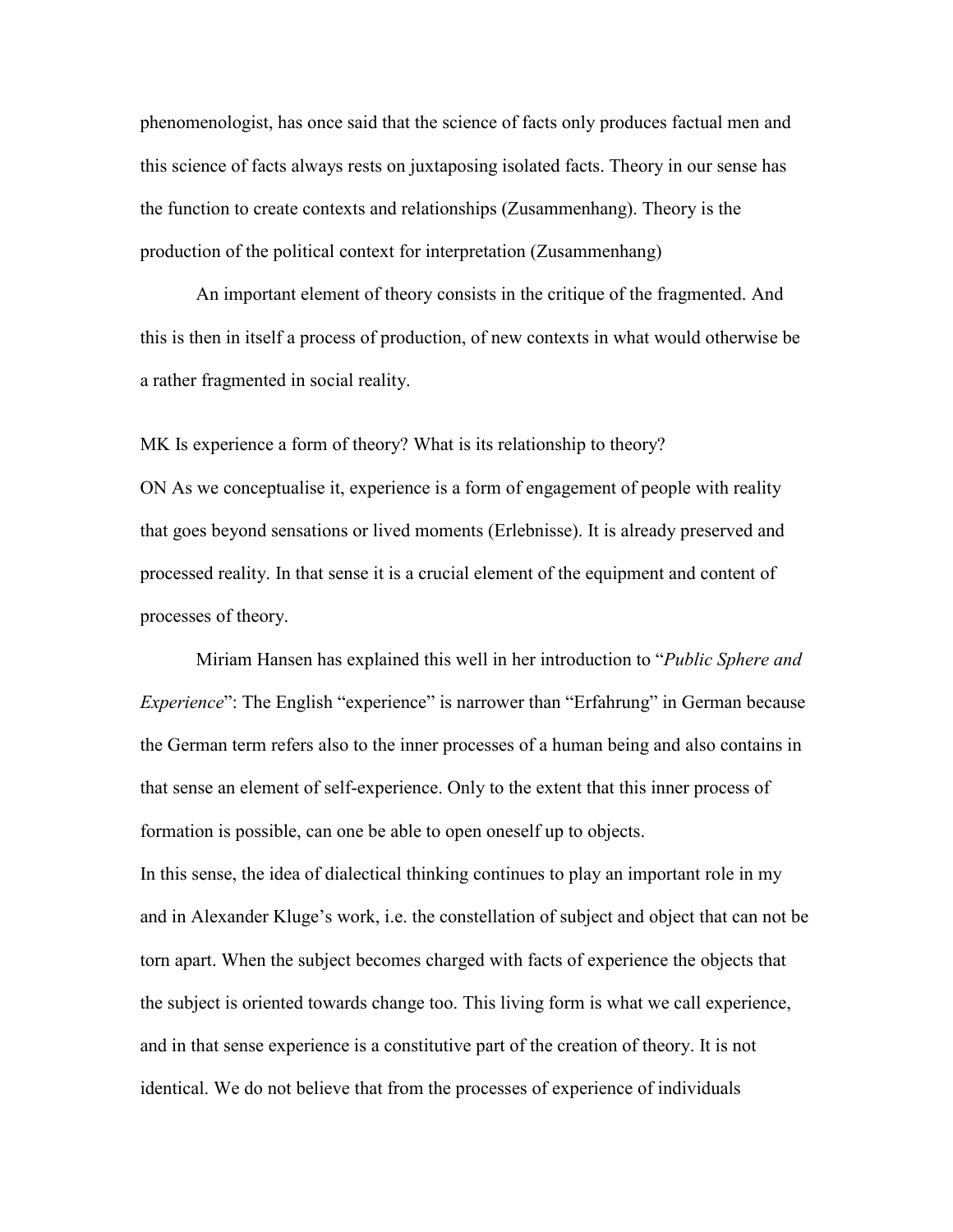something like theory emerges. We think that theory has its own logic and its own tradition. For this reason we go back to the great philosophical traditions of Aristotle, Kant and Marx. And we include the accumulated, conserved experience in these traditions into our concept of theory.

MK You placed experience at the centre of a critical theory, which holds on to the idea of a fundamental transformation of society. Doesn't this position overestimate the ways underlying conflicts can be experienced in a complexly mediated society?

ON One can only start from oneself here. In my experience, the idea of a fundamental transformation of society remains an idea but it instructs the concrete steps differently than if this idea was absent. For that reason I argue for a utopia in the sense in which perhaps every human being has in his or her head an idea of how society and how his or her own life would have to look like. These are utopias that work inside every human being. I think this function of utopia, which Bloch has described, is valid. It is a wishful imagination, even if it is totally twisted. It contains hopes and expectations for life conditions that don't even disappear in psychological illness. These always transcend the present condition. And they are very important for a thinking that makes connections and establishes context and for action.

Adorno once said: 'Who does not know what transcends the given does not understand the given either'.

This tension, with concrete change on the one hand and that, which used to be the idea of revolution, is a very old topic. Luxemburg discussed it as the dialectic of reform and revolution. It has many other facets today but I think that still the central problem is the fact that the surplus of facts destroys the norms, the concern with how the world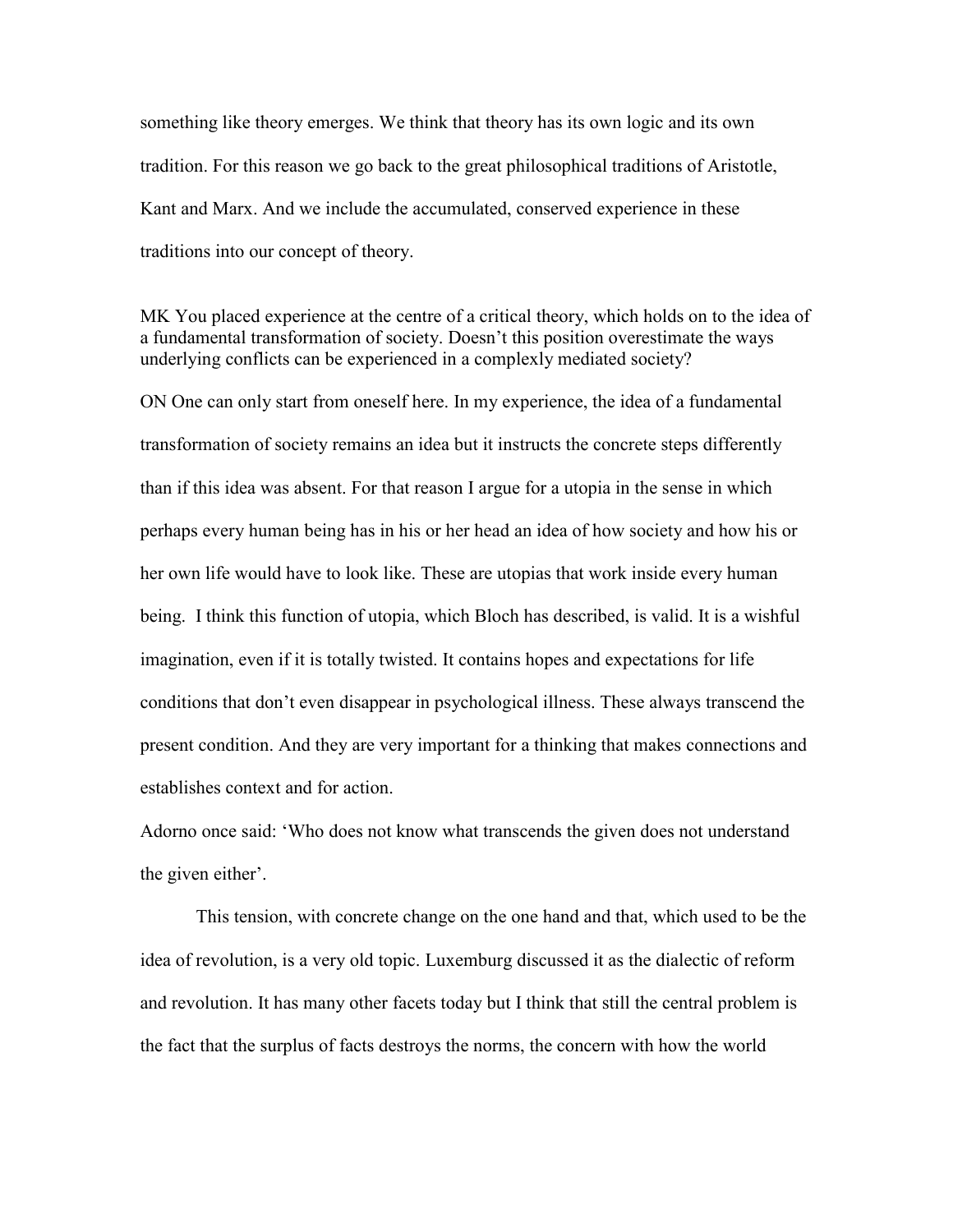should look. This disturbed balance between "is" and "ought", the hegemony of being in a social sense not a Heideggerian one- is a central problem, which I am working on.

If the question is: which is the point which I can use to unhinge the whole system, this Archimedean point, which is part of the old revolutionary theories: it does not exist. But there is something like a multitude of Archimedean points.

MK Your analysis gains part of its distinctiveness by systematically taking into account something like a psychological base. You take people's anxiety very seriously and their needs and hopes. Could you explain what your assumptions are in this respect? ON That is right, we extend the notion of subjectivity downwards, with respect to the deep level of subjectivity but also upwards to the level of consciousness. I try to bring the whole tradition of philosophy towards the present. So we do not just consider the equipment of subjectivity, the labour of subjectivity. I share this with Alexander Kluge; we don't have a sharp separation between subject and object. There are always subjectobject relationships. The work the subject does on itself is always mediated by the work of subjects on objects, and related processes of experiences and of self-experience. I stick very strictly with the subject-object dialectics. It is basically a psychoanalysis turned materialist. Freud's concepts like structure of the personality, the unconscious, the superego, drives, are of great importance to us. The original version of Freud is of huge analytical importance to me.

MK What difference does your conception of critical theory make for teaching? What remains of the emancipatory claims for teaching inherited from the enlightenment when re-thought in terms of material and relational practices?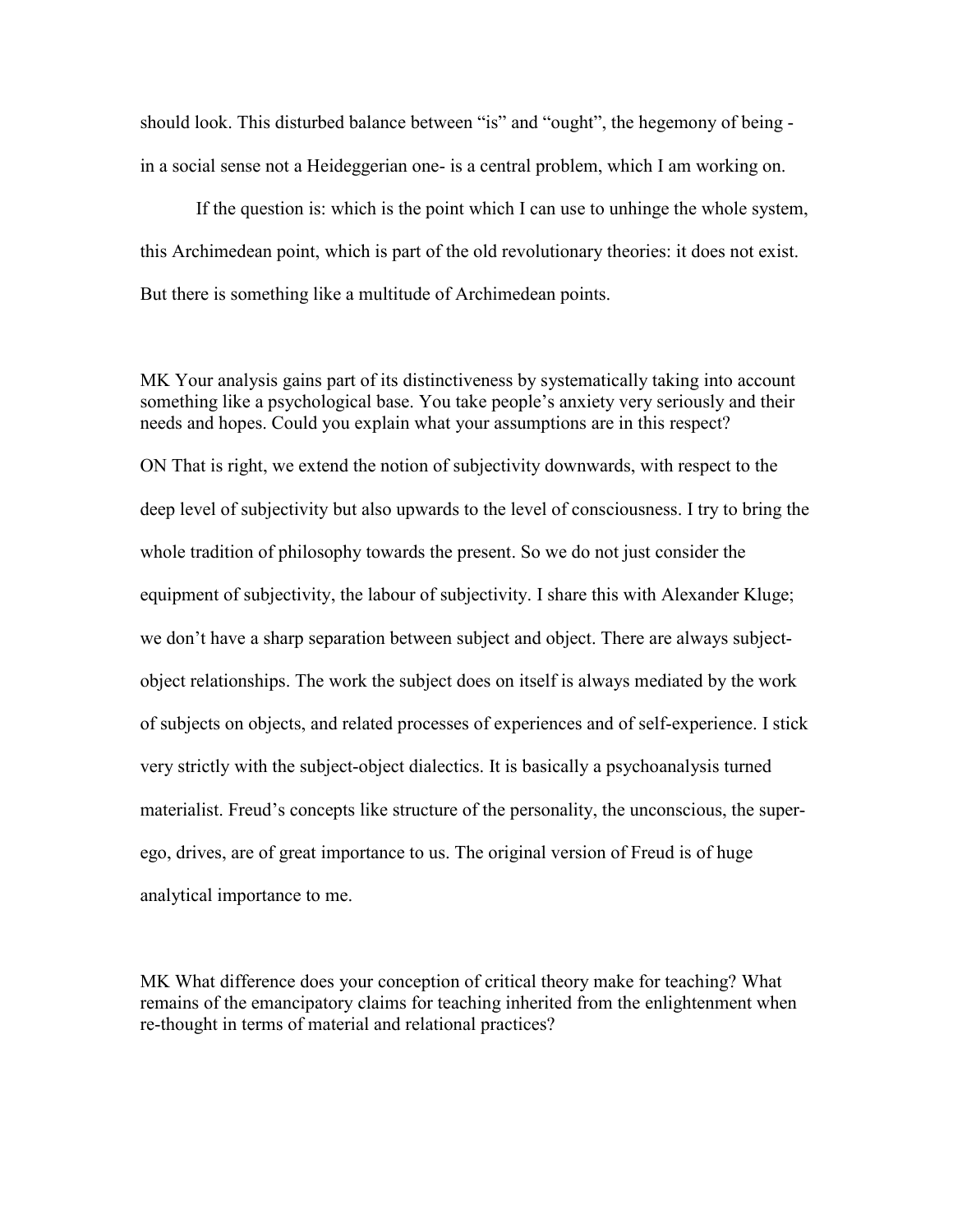ON I can only speak of my own practice here. I have always held large lectures, with four hours a week over two days. I have observed that with this whole fragmentation of knowledge and the division of labour, people have a strong need for relationality (Zusammenhang). For that reason, I have always gone back to texts from antiquity in these lectures, say about globalisation or about the origins of European thought. I teach Greek texts but combine them with historical examples and always relate them to the present. My sociology students have always learned everything in different contexts. So when I read Heraklites, I have always taken examples from everyday life and so retained the connection to the present. These are sedimented texts, such as there is sedimented experience in philosophy. In my teaching, I have mostly drawn from my experiences in two contexts of learning: one is the Glocksee school, the school project that I have founded here in Hanover, which refers to the experience and the learning of children. The others are the educational institutions of the trade unions, which concerns adults. In this way, I could fascinate people with what I call public thinking. I have learned this from Adorno. Habermas didn't do that as much. Habermas read from his notes in his lectures and his lectures weren't that good. I was his assistant for eight years and I saw how people were bored in these lectures. But Adorno spoke based on his notes almost without preparation, just like following one of my favourite texts, Kleist's "*On the gradual formulation of ideas while speaking*". This has always induced students to also think by themselves and learn. I was mainly concerned to create motives for learning, rather than to only share knowledge. That's why I often used combinations, such as when I taught "Hegel and postmodernism" for two semesters. Or Freud and Kant combined to confront Kant's philosophy of validity and the genetic way of thinking in Freud in order to create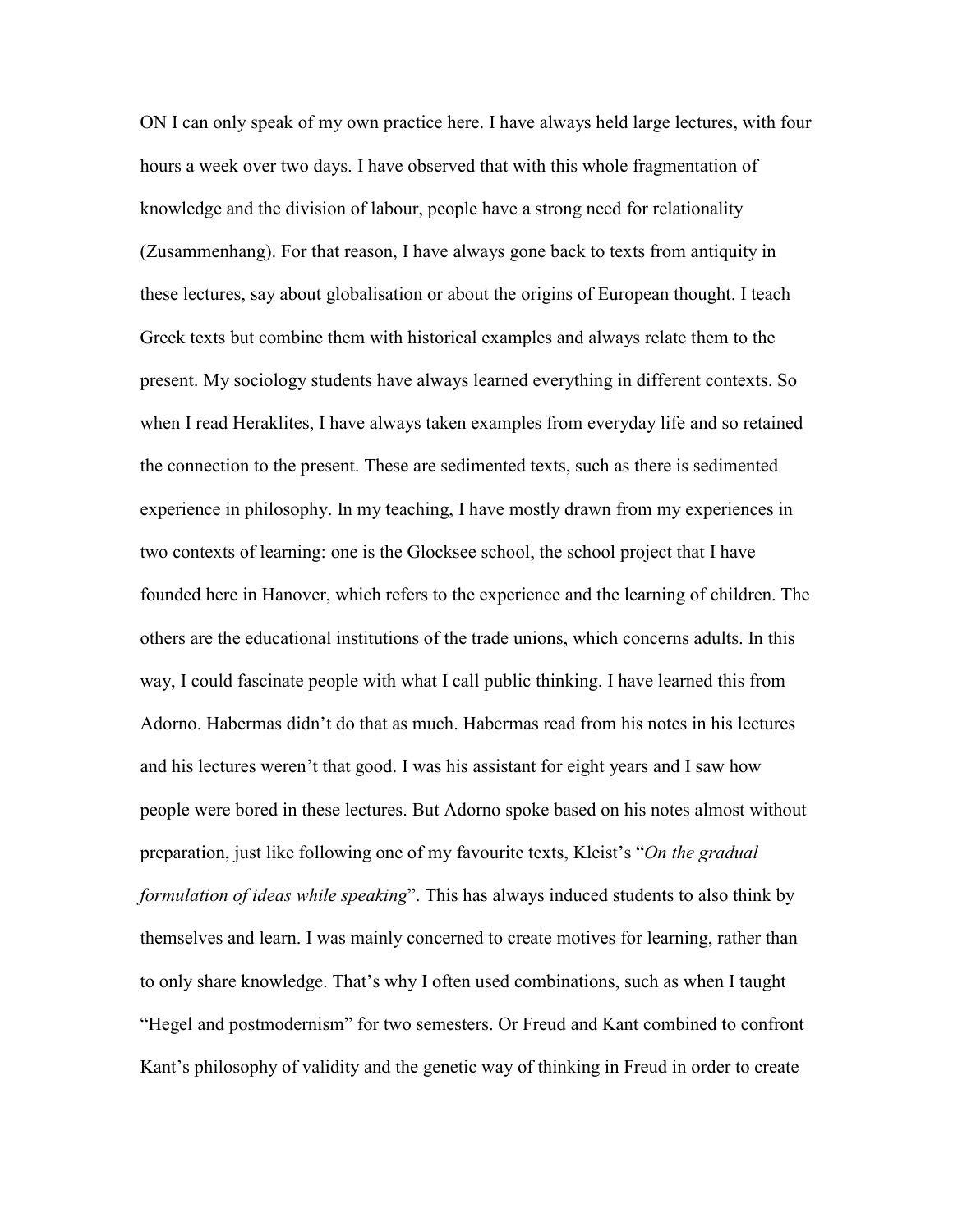friction. I have always enjoyed such lectures. In contrast, small workshops were always hard work for me; in the end I stopped doing those.

# MK *That is interesting because large lectures are very much devalued in today's discourse about German universities; they are seen merely as a cheap way of teaching.*

ON Myself and others have learned much more through such lectures than by any other means. The seminars with Horkheimer and Adorno for example with about 20, 25, 30 people were really depressing and painful, because the pressure to not only look intelligent but also to say intelligent things, has put students under so much stress. In contrast unburdened listening (entlastetes Zuhören) depends on some measure of anonymity and this anonymity has something productive about it. Richard Sennett has discussed how important this balance is between distance and proximity in his books about cities. Especially in academia, it is very important that students have a chance to listen without pressure.

MK What are the lines of conflict within the universities today and how if at all are they articulated politically?

ON This is a question that is difficult to answer at the moment. Universities are in a phase of radical change. This is also happening in the US but by far not to the extent that it is in Germany. The universities are practically turning into corporations and forms of learning that happen outside the university are imported to the university out of commercial concerns. I think that at the moment the front lines are so complex that clear lines of protest or of a public sphere cannot be produced at the moment. But it is a potential for disquiet. An unstructured potential. Nobody is really satisfied with this change in university education and education in general so that I assume that at some point these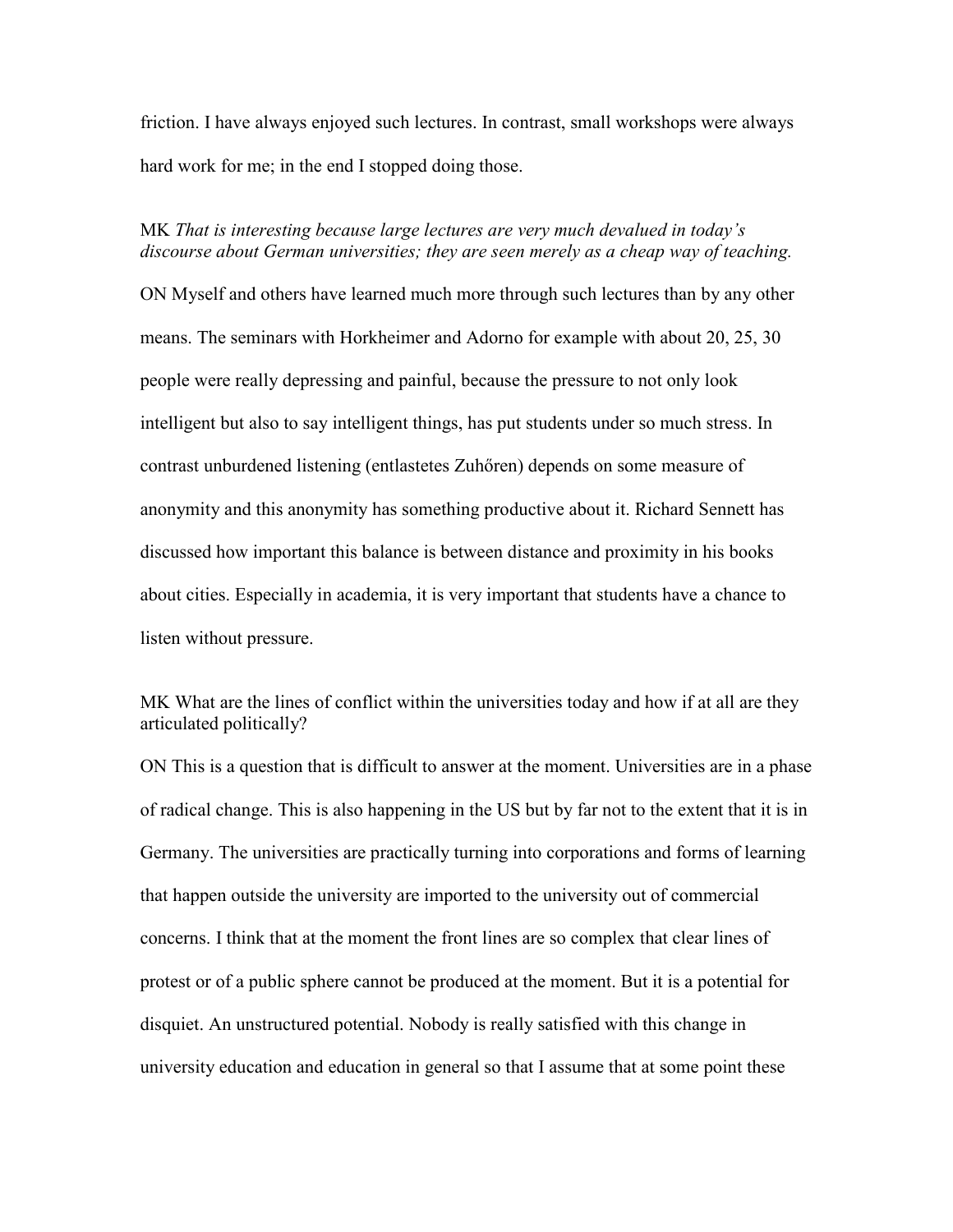contradictions will be articulated and will intensify. But which forms these conflicts will take is hard to say. It could be that social conflicts that have emerged from the destruction of the welfare state and deterioration for large parts of the population then create something, which allows for a protest to become visible in the universities, in collective action that is not visible yet.

MK How does this affect the interests that are articulated through a university, the role universities can play in the larger public?

ON I think there is polarisation within the university and a polarisation of university education. This process may be much further underway in the United States. Ivy League universities, which have billions of endowments, are radically different from the average universities there. This process has so far not existed in German universities. The social Darwinist struggle for survival has so far not been organised as a competition among universities. I fear that this polarisation is happening between publicly- and privatelyfunded elite universities, on the one hand, and pragmatically limited short training courses on the other hand. This could be an element which destroys the tradition that comes from Humboldt for the first time.

 It is one of the ironies of history that the proposal for elite universities is made by social democrats. The conscious embracing of inequality among universities has so far been taboo in Germany. But with this, a thinking emerges that is connected to the just-intime principle, so knowledge is produced for the short term, short degrees, which is a disadvantage in the long run in this modern form of production. Long-term learning processes that motivate to learn more will become more and more important, that is the learning of learning. But these short degrees are not intensive processes of learning but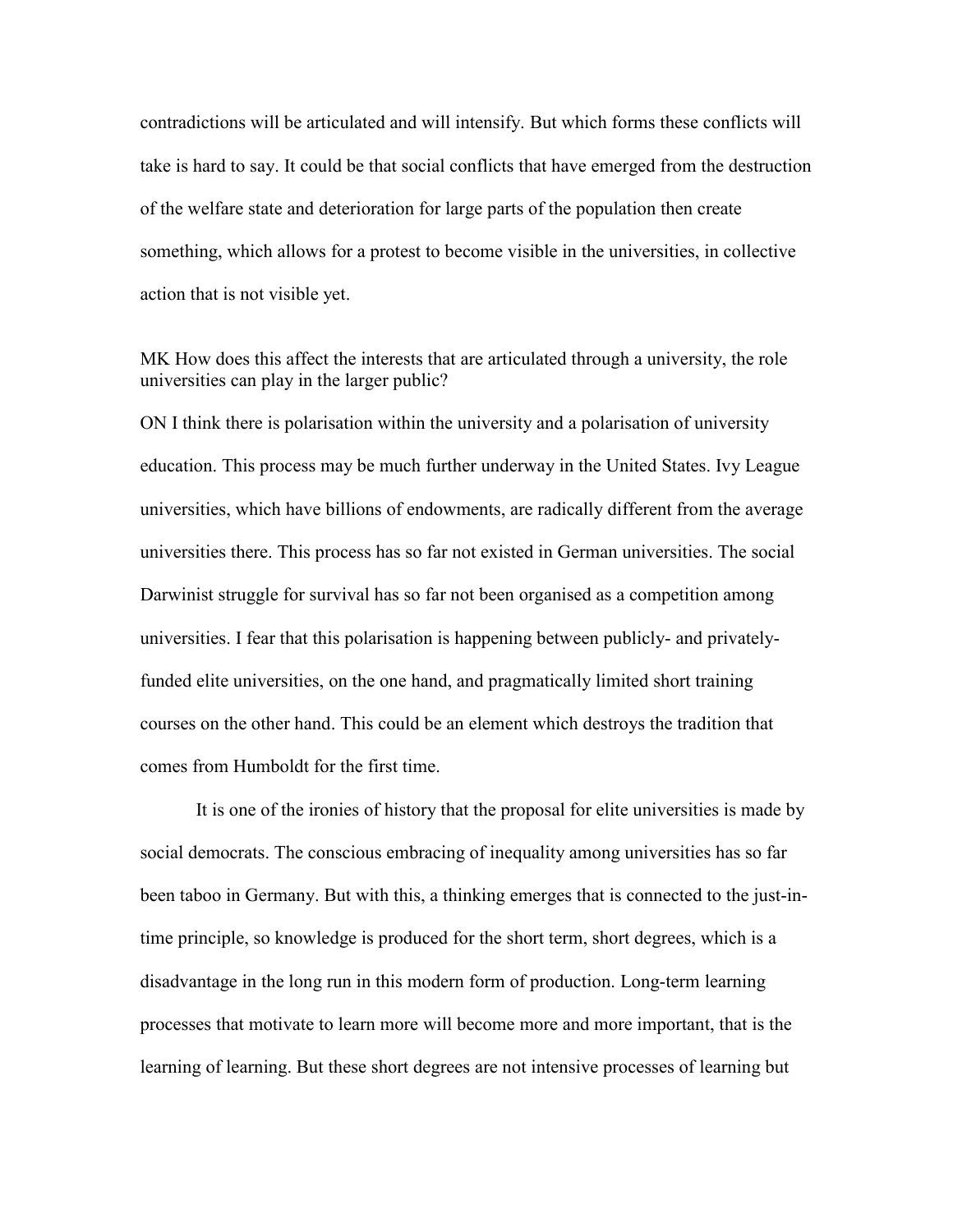appropriation of contents and in that sense it is a fatal tendency, which is expanding when such economic relations are increasingly taking over the education system.

MK You have always been a critical companion to the trade unions. What are the challenges for the labour movement today?

ON At the moment the trade unions are of course with their back against the wall. That is the problem I address in my latest book. Trade Unions are now literally fighting for conservation, for salvaging. That cannot work in the long run if they do not have a sense of how a society should be. This is the central problem and I argue that if the trade unions are not to lose their central task of representing collective interests, they need to build extensions. They need to extend their concept of work, the concept of interests, of their political mandate, their cultural mandate, which means they need to develop more than work-place interests.

The traditional concept of work in the trade unions is rather limited, referring mostly to industrial work, that is, to work in an organised factory. Now we have forms of work that are taken out of the factory, many things are produced at home. There are many areas, where people work but are not paid. Raising children is not recognised as work. This specifically affects women, as is shown, for example, in the new report on poverty and wealth by the federal government. This concerns mostly the women who work but who still learn a third less. A concept of work so focused on industrial labour is no longer enough. There are many informal forms of work and they must be valued more highly. Forms of relationship work, of work that is not industrial and related to commodities must be brought into societal consciousness.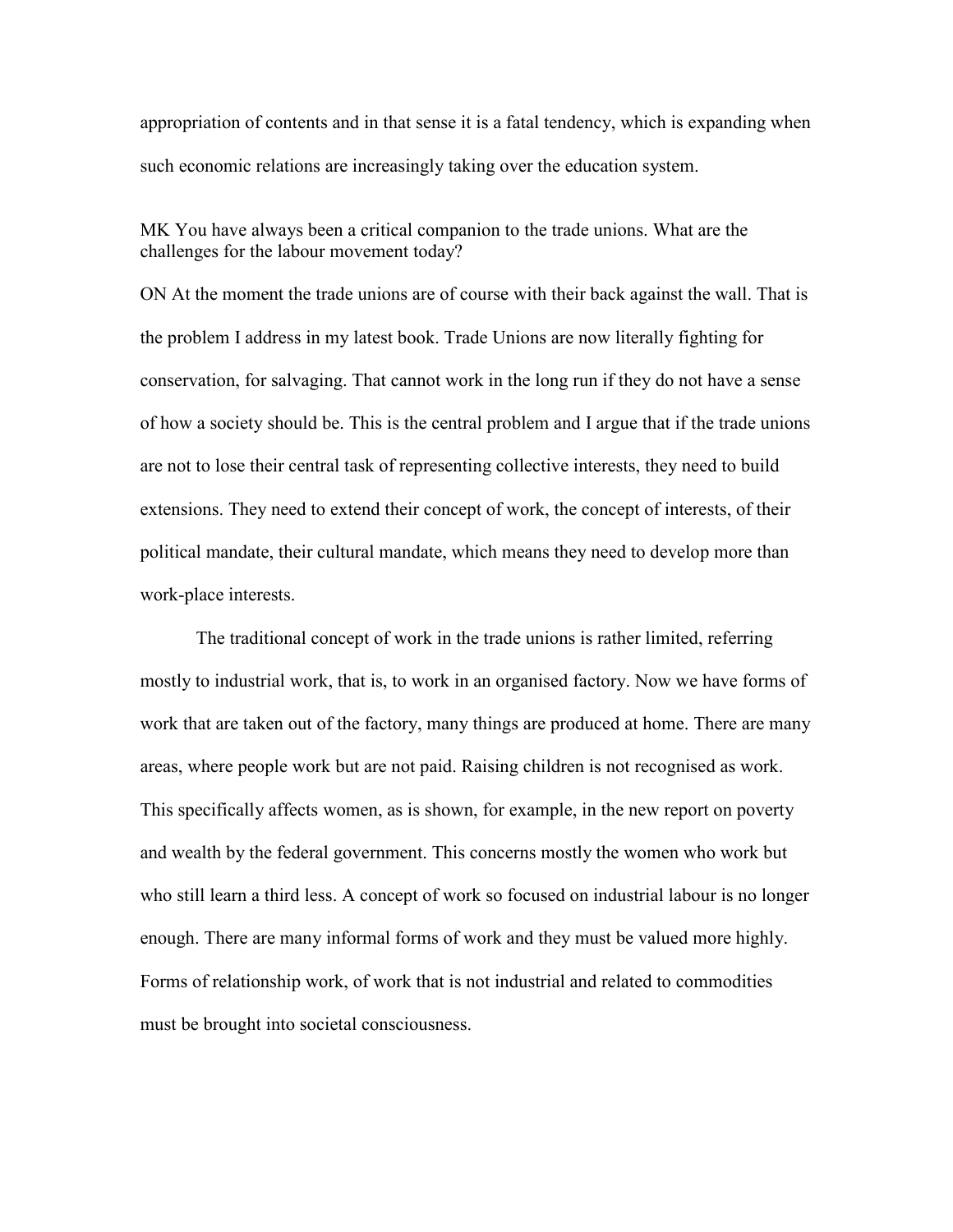The unions also need to extend their concept of interests. A concept of interest that is limited to an interest in wages is not even sufficient for fighting for these wage interests. They need to move to cultural dimensions to survive in these struggles. This is why I advocate an organisational basis for the unions outside of work places. Contexts of life are increasingly anchored outside the workplaces, and the unions are still blind to that.

MK In your writings, you insist on the reference to the whole. Counter publics always emerge in the context of a relationship to other forms of public spheres, and you insist on the need to always re-establish that connection. But you seem to always assume the whole to be anchored on the national level.

ON It is always less so. Only when you include the notion of globalisation, which at the moment is reduced to dimensions of free trade into that which is world society, you get a perspective, which leaves national territories. Still I hold the view that the tension between globalised relationships and the proper processes of production of people needs to be maintained. The production is not global, the exchange of goods is global but as far as the production of a human being is concerned, in the families, in the schools, it is very local and very place-bound. There is a dialectic between general problems, i.e. problems of world society, and the places of productions that continue to be concrete with respect to global relations as well as to European relations. We will be more and more confronted with these relations, in which, however, immense problems emerge. If for example the problems of work are not solved, then in Europe more generally we will have a situation like in the Netherlands, in which people's discontent will be directed against foreigners, which suddenly transforms the multicultural situation as if in a fit of rage. Holland was always seen as the country where cultures where living together peacefully and suddenly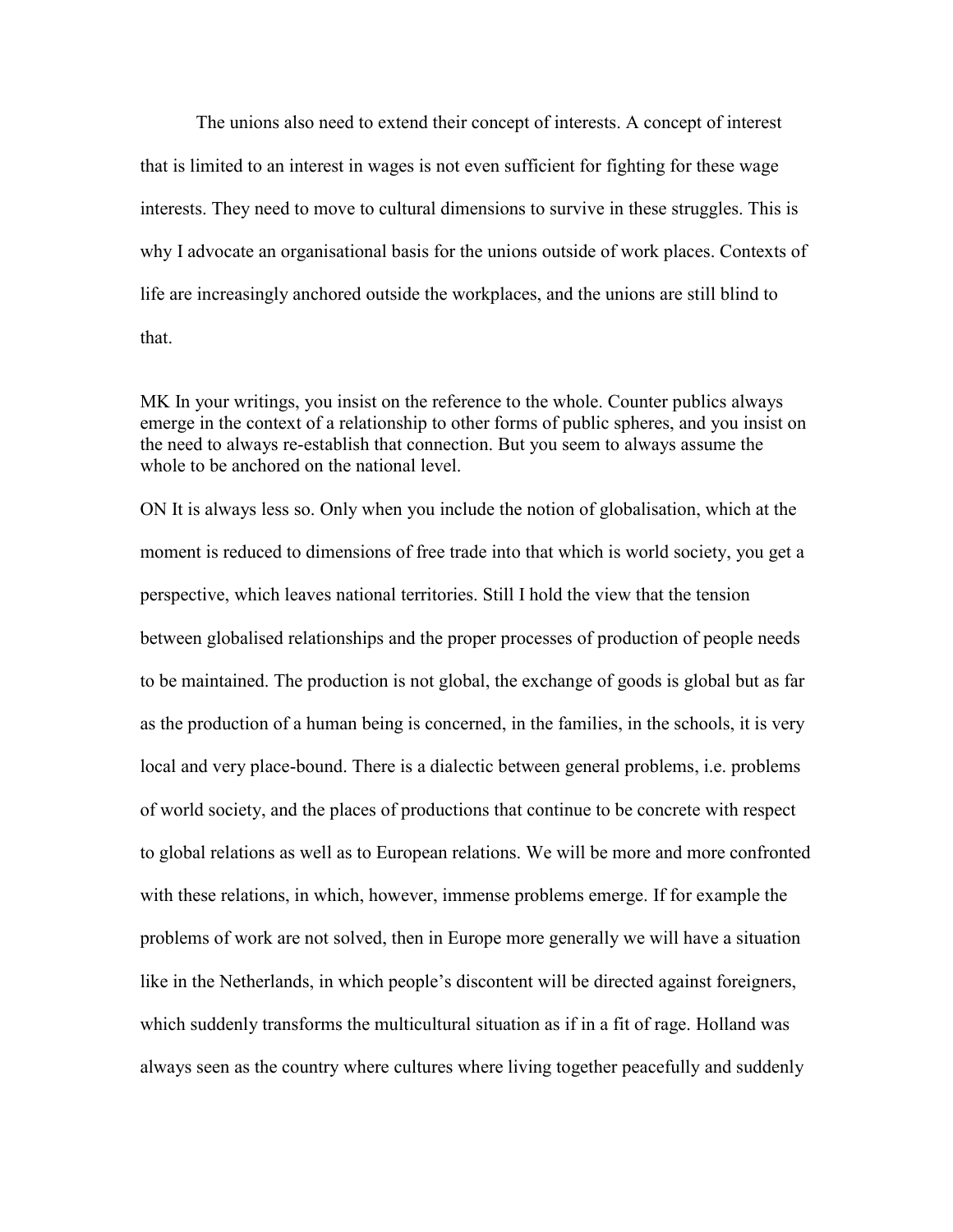a whole society explodes, partly because the social climate deteriorates. This always leads to projections onto the enemy within. This is possible also in Germany. Six or seven million unemployed project an image of a society in which some problems cannot be solved. This produces fear and projective fantasies. Who is the cause of this calamity? This always leads to ethnic projections, ethnic cleansing and ethnic fantasies: the foreigner is to blame for everything.

### MK Do you see a basis for a global counter- public?

ON There is international solidarity, as evidenced by NGOs like Amnesty International, Greenpeace, and also aid organisations such as CARE International. There are many contexts that relate to assistance in solidarity. But there are few such contexts of experience that are concerned with production.

The problem in Iraq, just like in Afghanistan, is that as long as production is not built up to a level that can compete in the world market, it will never be a land capable of peace, even if soldiers remain for 200 years. Afghanistan cannot sustain itself in terms of production excepting hashish, that is, drugs. If the production of drugs is destroyed too then there are no products in the world market, which come from Afghanistan; and as long as this is not the case, it cannot be a society of peace. This is a very different context than the one I have experienced in China, where an industrial society has been built up with immense rates of growth. Shanghai is a second New York, also with respect to the skyline. The Hyatt building is the second highest in China and the airport is hyper modern. But in rural areas mass unemployment emerges. And in China that always means many people, these are 300 million unemployed and 50 million migrant workers.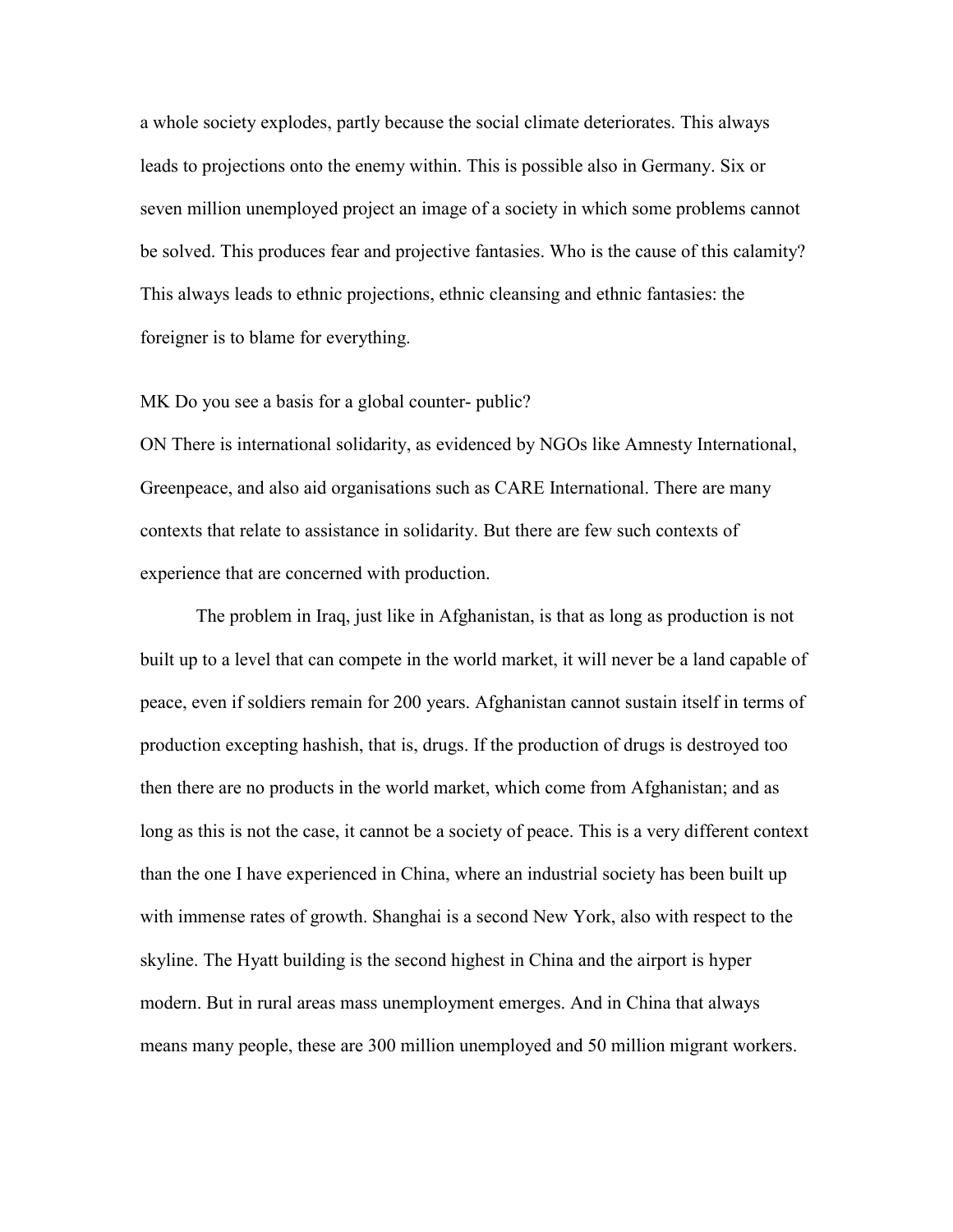But still there is something like a basis for production that can compete in a global market.

 The occupation of Iraq costs 3.7 billion dollars per month. Imagine 3.7 billion dollars could be used each month to build-up production sites! I would say if you used these means this way you would have a democracy in Iraq more quickly than through permanent occupation. In that sense, this global society needs the absurd to happen: that capitalism builds up its own competition, which of course it does not. If capitalists want free trade, the building up of production in these countries and thereby the production of their own competition would produce equality of opportunity and this is where projects are lacking. On this level of production, projects are lacking and they are not lacking by accident. If capitalism is as dominant as it is today, it will not feed its own competition.

## **References:**

| Hansen, Miriam 1993 'Introduction', in Negt, Oskar and Alexander Kluge, Public Sphere<br>and Experience. Minneapolis: University of Minnesota Press.                 |
|----------------------------------------------------------------------------------------------------------------------------------------------------------------------|
| Jameson, Fredric 1988 'On Negt and Kluge', <i>October</i> (46) 151 – 177.                                                                                            |
| Negt, Oskar 1976 'The Non-Synchronous Heritage and the Problem of Propaganda', New<br>German Critique $(9)$ 46 – 70.                                                 |
| 1977 'Terrorism and the German States Absorption of Conflicts', New<br>German Critique (14)15-27.                                                                    |
| 1978 "Mass-Media - Tools of Domination or Instruments of Liberation -<br>Aspects of Frankfurt-Schools Communications Analysis." New German Critique<br>$(14)$ 61-80. |
| 1984 Lebendige Arbeit und enteignete Zeit. Politische und kulturelle<br>Dimensionen des Kampfes um die Arbeitszeit, Frankfurt, New York: Campus.                     |
| 1989 Die Herausforderung der Gewerkschaften, Frankfurt, New York:<br>Campus.                                                                                         |
| 1997 Kindheit und Schule in einer Welt der Umbrüche. Göttingen: Steidl.                                                                                              |
| 2001, Arbeit und menschliche Würde, Göttingen: Steidl                                                                                                                |